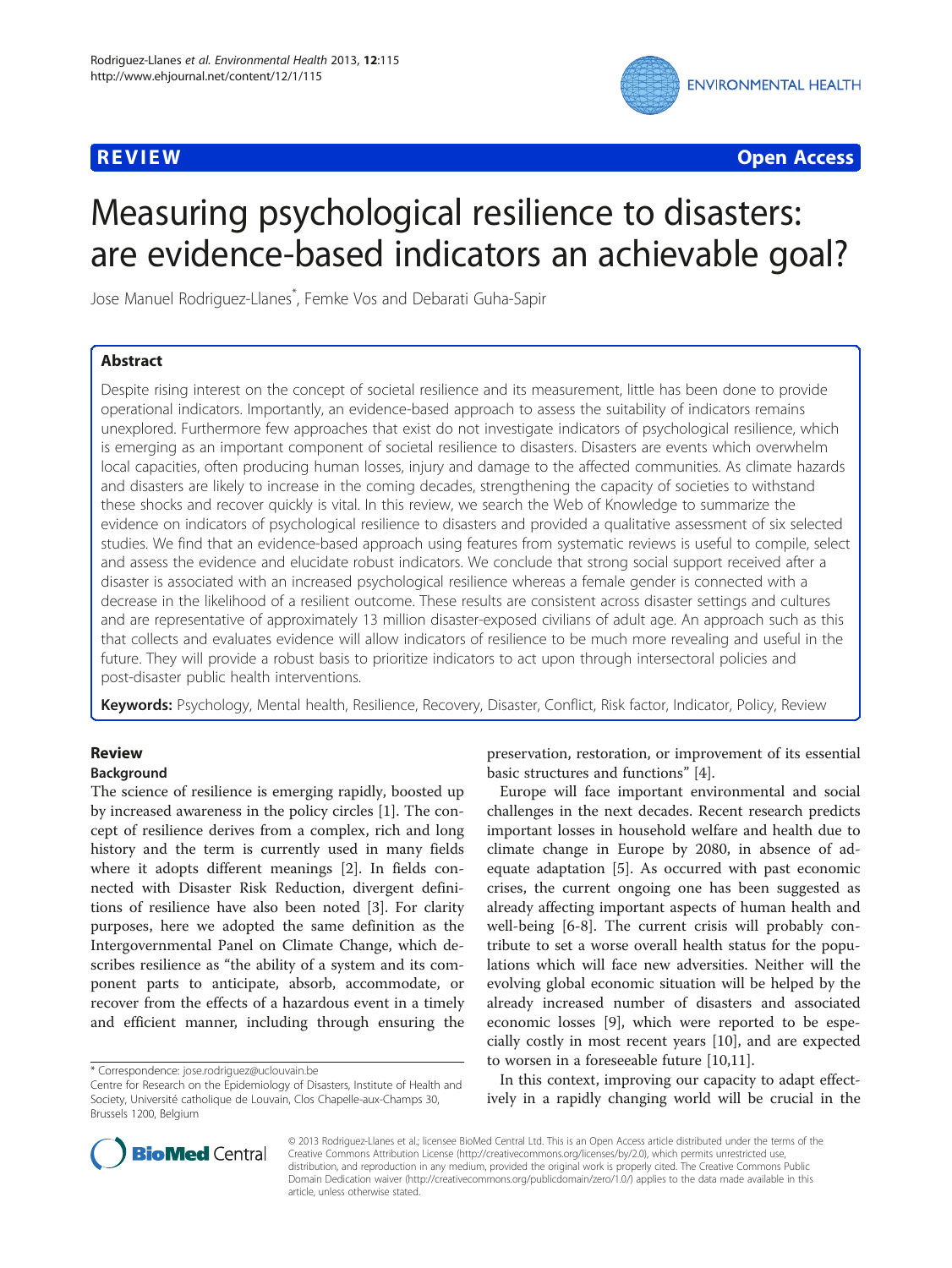years to come, in the developing as well as in the developed world. The creation of disaster resilient societies, or those able to absorb the impact and bounce back in a timely manner from any disturbance, is seen today as a desirable target to achieve in order to make our societies safer while contributing to their sustainability [[12\]](#page-9-0). But how can the concept of resilience be operationalized to help policy makers in their mission? Measuring resilience is one critical element of the chain; however it is a challenging task, as resilience is a complex construct whose understanding requires multidisciplinary perspective and input. A recurrent problem that has been cited by many authors is the lack of a clear definition of resilience [[13,14](#page-9-0)]. Others have also pointed at the heterogeneity of available research that hinders the overall assessment of findings, for example, through meta-analysis [\[13\]](#page-9-0).

A second crucial element is the production of indicators. In general, the literature shows that we can differentiate between resilience as an outcome measure and as an indicator. The first concept shows resilience postfacto, i.e. once the disturbance has interacted with a community. Low mortality and low injury rates, absence of or low posttraumatic stress disorder (PTSD) symptoms among the exposed, or high rates of timely relocation of the displaced due to disasters are examples of resilience outcomes. The second concept generally refers to baseline conditions measurable in a community antefacto. Those attributes, called here resilience indicators, have the potential to predict disaster resilience within that community before a disaster occurs [\[1\]](#page-9-0).

Resilience indicators that can be measured ante-facto are important to inform policy. These indicators, which can be altered to improve resilience, interestingly target the side of prevention. Likewise, assessed communities might be compared on their levels of resilience, pinpointing those communities with lower resilience levels. Thus their use is important for resource allocation [[1\]](#page-9-0). The efficiency of this approach might be further amplified if the indicators apply to all-hazards versus a single-hazard approach. Hitherto this has been suggested as being difficult in both ecological systems [[15](#page-9-0)] and human societies [\[16\]](#page-9-0).

The present work is largely motivated by two major gaps in the literature. First of all, little has been done to develop operational indicators of resilience [\[1,15,16](#page-9-0)]. Particularly psychological resilience, acknowledged as one of the main constructs of societal resilience, has never been targeted in the development of policyactionable indicators [[1\]](#page-9-0). Second, a common practice has been to select indicators according to issues of data availability, rather than upon the best available scientific evidence; such constrained approaches are almost inevitably more subject to bias [\[17](#page-9-0)]. Despite empirical evidence is growing rapidly within the field, there is a lack of clear methods to assess and select those indicators

that likely measure the characteristics of interest. What is sound evidence? How can we compare it? In this sense, systematic reviews are widely and successfully used in the medical sciences to provide an answer to a clearly formulated question and might be of practical use here [[18](#page-9-0)]. Systematic reviews use methodical and unambiguous approaches to locate, select, assess, compile and analyze - quantitatively or qualitatively, empirical evidence [\[19\]](#page-9-0). Here we review the scientific literature providing indicators of psychological resilience to disasters using the Web of Knowledge<sup>SM</sup> (WoK). The aim is to test the usefulness of systematic reviews as a plausible approach to produce evidence-based indicators of resilience to disasters.

# **Methods**

We examined, by means of the WoK, the available literature on indicators that show psychological resilience to disasters, and in which resilient outcomes are clearly identified. We selected this evidence using predefined key terms and a search strategy, including clear inclusion and exclusion criteria to select any empirical evidence.

# Selection of key terms and search strategy

We first selected the key terms for our search related to indicators of psychological resilience to natural disasters. We based this selection on key scientific articles and previous work of the emBRACE consortium. The list of terms attempted to capture three main components, using main terms and synonyms to identify: a) outcomes (of psychological resilience); b) the event (disasters and/ or other stressors); and c) indicators of resilience.

To have an initial estimation of the amount of sensibility and specificity of our search, an initial test search was made in WoK with the key words and synonyms for 'psychological resilience', 'natural disasters' and 'indicator' (Additional file [1](#page-8-0): Table S1). Next, key words for events other than natural disasters were added, such as 'traumatic events' and 'terrorist attack', since the number of studies focused on natural disasters was relatively small (Additional file [1:](#page-8-0) Table S1). Additional key words for factors that are related to psychological resilience, such as 'coping behaviour' and 'positive emotion', were further investigated (Additional file [1](#page-8-0): Table S1). The outcome of each search was stored, and articles were scrutinized to estimate their relevance based on title, abstract and key words. Based on this preliminary overview, final key words for the literature review were selected ("Key terms used and search strategy used in this review" subsection).

# Key terms used and search strategy used in this review Resilient outcome

TS=("psychological resilienc\*" OR "psychosocial resilienc\*")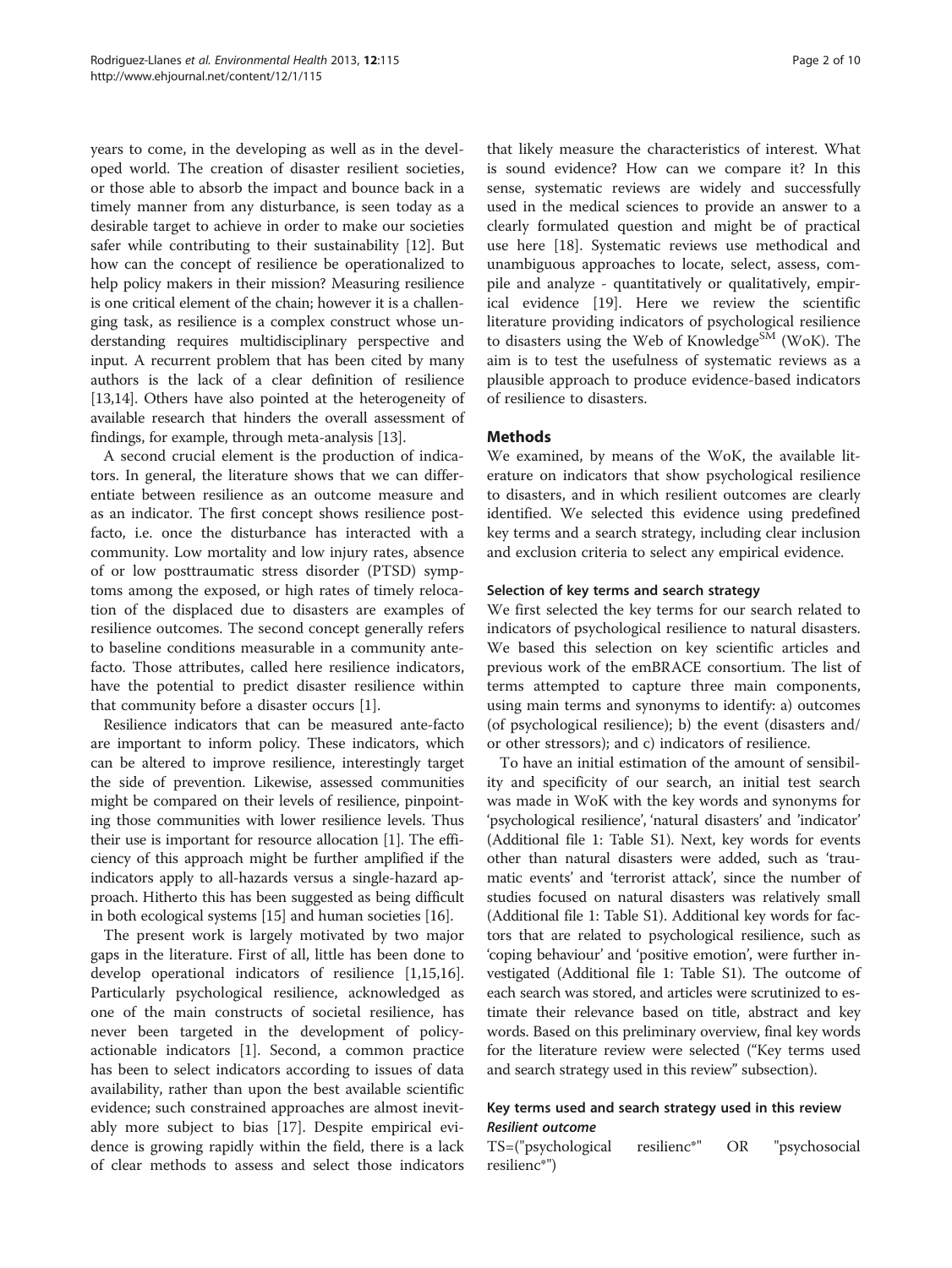### Disaster/Stressor

AND (disaster\* OR hazard\* OR catastrophe\* OR earthquake\* OR volcano\* OR "mass movement\*" OR storm\* OR flood\* OR "extreme temperature\*" OR drought\* OR wildfire\* OR "wild fire\*" OR rockfall\* OR landslide\* OR avalanche\* OR subsidence OR "storm surge\*" OR "heat wave\*" OR heatwave\* OR "cold wave\*" OR coldwave\* OR "extreme winter condition\*" OR inundation\* OR windstorm\* OR "industrial accident\*" OR "transport accident\*" OR "terrorist attack\*" OR "potentially traumatic event\*" OR "traumatic event\*" OR "adverse event\*" OR "extreme event\*" OR "psychological trauma" OR conflict OR war OR violence OR adversity)

#### Indicator of resilience

AND (factor\* OR indicator\* OR variable\* OR characteristic\* OR examination\* OR assessment\* OR measure\* OR association\* OR predictor\* OR determinant\* OR psychometric\*)

For truncated search terms (e.g. resilienc\*), a search is submitted for all words starting with these letters and would in this example search for "resilience," "resiliency," etc. For non-truncated search terms with "\*" (e.g. disaster\*), a search for plurals of the term (e.g. disasters) is performed.

The literature search was performed in the WoK using the access to the "All Databases" form with key words in the "Topic field" (including searches in Title, Abstract, Author Keywords and Keywords Plus®). The time span was set at "All years", which includes all published articles from 1969 to the  $25<sup>th</sup>$  January 2013. The search in WoK resulted in 58 references.

# Exclusion criteria

We excluded articles on non-civilian populations or distant populations nearly unaffected, those articles that did not study indicators of psychological resilience to disasters (e.g., cancer). We were not restrictive in the definition of psychological resilience, but we excluded studies that did not define and measure psychological resilience as the study outcome (e.g. studies measuring the prevalence of posttraumatic stress disorder after disasters were discarded). Finally, book chapters, editorials, as well as studies written in a language other than English were left out of this review (Additional file [2](#page-8-0): Table S2).

#### Screening on title and abstract

Full references were stored in a Microsoft Office Access database management system. As a first step, the collected references were screened by title to make a preliminary selection. Six articles were excluded as they were considered outside the scope of this review (Additional file [2](#page-8-0): Table S2). Second, the remaining 52 references were screened on the abstracts by two researchers independently. Discrepancies between the outcomes of the screenings were jointly discussed and a common final decision on articles to be retained for further review was made. In all, twenty-three articles were excluded based on the screening of abstracts (Additional file [2:](#page-8-0) Table S2).

#### Review of full text articles

Subsequently, the full text of the 29 selected articles was carefully read. Based on the full text review, 13 articles were excluded. A total of 16 articles were used for further investigation, namely to develop an overview table summarizing the available evidence, and to organize and evaluate the relevance and consistency of the available evidence based on further criteria.

From each paper we extracted relevant information on methods, study design, populations targeted, and outcome and predictive variables, as well as measures of effect size with their statistical significance, if available. Only a set of these variables, relevant to the study objectives, were reported here (Table [1](#page-3-0)).

Sixteen studies (6 empirical papers, 9 were reviews, one theoretical) were retained and indicators of resilience, along with other descriptive variables were extracted. The six empirical studies provided 53 (non-exclusive) indicators of psychological resilience (Table [2\)](#page-4-0).

Within the nine reviews and one theoretical study, a total of 135 (non-exclusive) resilience indicators were initially identified. For 36 indicators their effect on resilience was unclear or unreported (Additional file [3:](#page-8-0) Table S3 and Additional file [4:](#page-8-0) Table S4). To facilitate visualization, we separated the indicators identified in two reviews that focused exclusively on disasters (Additional file [3:](#page-8-0) Table S3) from those extracted from reviews focusing more generally on potentially traumatic events (PTEs, Additional file [4:](#page-8-0) Table S4). PTEs refer also to disasters but may include single traumatic events, such as the loss of friends or relatives, traumatic injury, stress, etc. Because disasters are often multi traumatic events, including many of the previous stressors as well as a life-threatening experiences, resource loss, increased risk of disease and displacement, we prioritized and analyzed here those approaches focused on disasters.

Indicators from empirical studies focusing on other stressors as well as reviews were used as a comparison but not as the main source of analysis in this study. The main reason was that evidence arising from reviews was very heterogeneous: stressors were often not reported, the direction of effect was often missing, as well as a description of the resilient outcomes. Importantly, the review methodology was reported in none of the nine studies. Thus the evidence considered in this study comes from 6 empirical studies which provided 53 indicators. Further, these indicators were grouped in more homogeneous categories and a qualitative evaluation of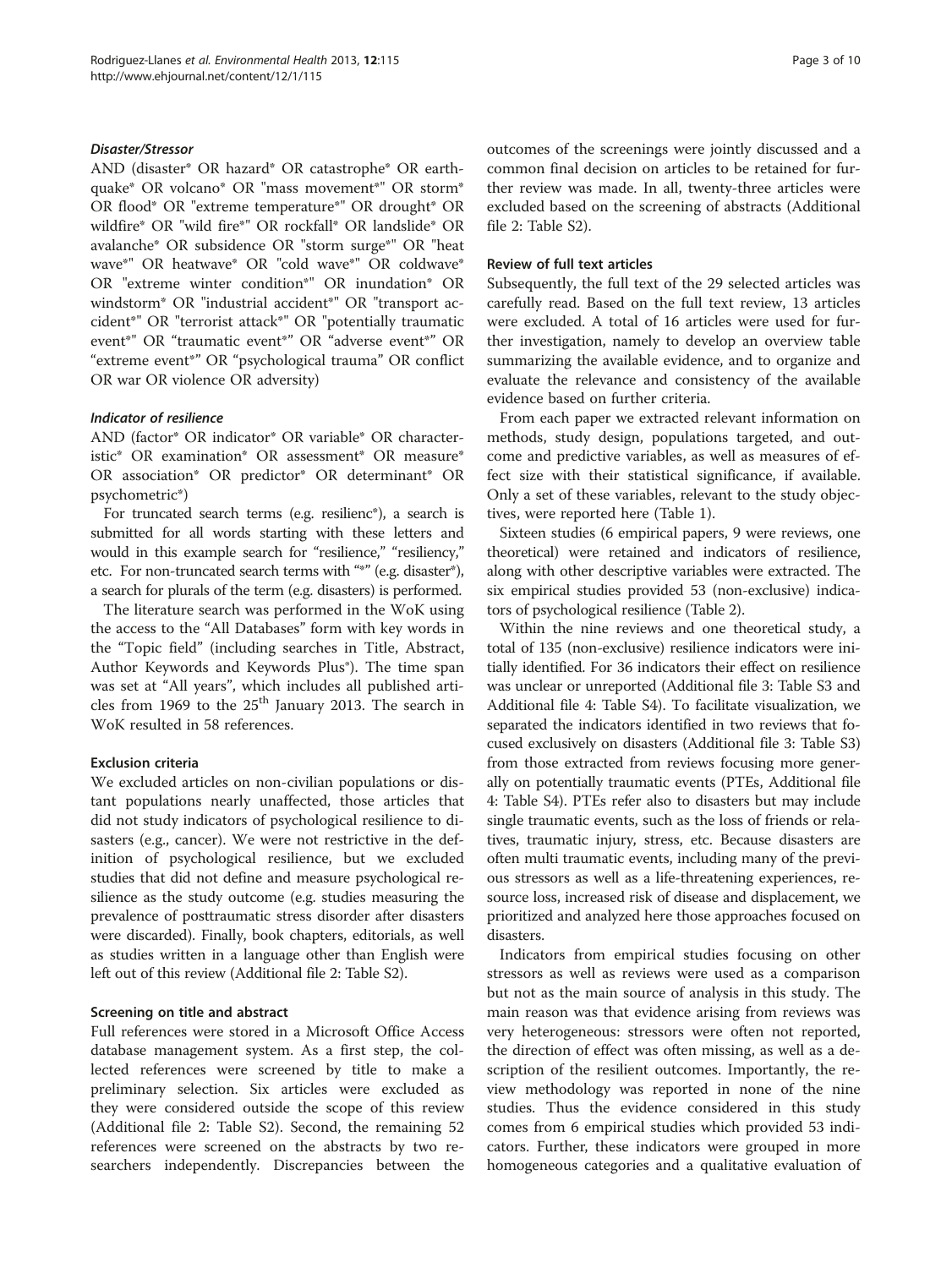| Authors,<br>year           | Event,<br>location and<br>year                                                                                      | <b>Study population (sampling</b><br>frame)                                                                                                                                                                                                                                                             | Study design                                                                                                                                                                                                                                                                                         | Sample size                                                                                                                         | <b>Analysis</b>                                                                                                                                                                                                                                                       | Sample representative of<br>population                                                                                                                                                                     |
|----------------------------|---------------------------------------------------------------------------------------------------------------------|---------------------------------------------------------------------------------------------------------------------------------------------------------------------------------------------------------------------------------------------------------------------------------------------------------|------------------------------------------------------------------------------------------------------------------------------------------------------------------------------------------------------------------------------------------------------------------------------------------------------|-------------------------------------------------------------------------------------------------------------------------------------|-----------------------------------------------------------------------------------------------------------------------------------------------------------------------------------------------------------------------------------------------------------------------|------------------------------------------------------------------------------------------------------------------------------------------------------------------------------------------------------------|
| Bonanno<br>et al., 2008    | <b>SARS</b><br>epidemic,<br>Hong Kong<br>2003                                                                       | Hospitalized SARS adult ( $\geq$<br>18 years) survivors tracked by the<br>Hong Kong Hospital Authority<br>$(N = 1,331)$ . Total of 1,775 individuals<br>infected by SARS in Hong Kong                                                                                                                   | A face-to-face longitudinal study,<br>including 3 interviews at 6, 12, and<br>18 months after SARS-related<br>hospitalization                                                                                                                                                                        | $n = 951$ (6 months);<br>$n = 977$<br>$(12$ months);<br>$n = 856$<br>(18 months)                                                    | Latent class growth curve<br>modeling (test the association of a<br>trajectory with a set of predictors)                                                                                                                                                              | Approximated well Hong Kong's<br>population characteristics, except<br>by having a higher proportion of<br>women (59.2%) compared to the<br>2001 census (51.7%). All analysis<br>controlled by this factor |
| Lee et al.,<br>2009        | Hurricane<br>Katrina, New<br>Orleans (USA)<br>2005                                                                  | African American Hurricane Katrina<br>evacuees aged 18 or older living in<br>New Orleans area but residing in<br>Houston, Texas, in emergency<br>shelters ( $N \approx 8,000$ evacuees)                                                                                                                 | A face-to-face cross-sectional sur-<br>vey, administered on a random<br>sample of evacuees in emergency<br>shelters located in Houston, Texas<br>(Kaiser Washington Post Harvard<br>Poll #2005 WPH020) within one<br>month after the hurricane                                                       | $n = 621$ , but<br>analysis conducted<br>only on 363<br>respondents with<br>complete<br>questionnaires (list<br>wise deletion used) | Logistic regression and LISREL<br>analysis (path diagram and path<br>analysis)                                                                                                                                                                                        | No analyses to account for<br>differences were reported                                                                                                                                                    |
| Johannesson<br>et al. 2011 | Tsunami,<br>South East<br>Asia 2005                                                                                 | All Swedish citizens registered at<br>Swedish airports during the first<br>weeks after the disaster and older<br>than 16 ( $N = 10,501$ )                                                                                                                                                               | A longitudinal mail survey using<br>exhaustive sampling 14 months<br>and 36 months after disaster                                                                                                                                                                                                    | $n = 4.910$ at<br>14 months (T1);<br>$n = 3,457$ at<br>36 months (T2)                                                               | Analysis of resilient trajectories<br>related to exposure levels and<br>bereavement status (descriptive).<br>Odds Ratios for the association of<br>mental health and each risk factor<br>in multivariate logistic regression<br>analysis (adjusted by all covariates) | Likely, as no difference detected<br>between respondents and<br>non-respondents                                                                                                                            |
| Hobfoll et al.,<br>2009    | Terrorist<br>attacks, Israel<br>2004-2005                                                                           | All Jews and Arabs, 18 years of age<br>of older, living in Israel ( $N =$<br>4,503,785 according to 2004 census interviews (August-September<br>- total population, excluding an es-<br>timated 34% of the population<br>younger than 18). Sampling frame<br>selection based on telephone land<br>lines | A face-to-face longitudinal survey<br>on a random sample, including 2<br>2004, August-October 2005) coinci-<br>dent with the latter period of the<br>Second Intifada                                                                                                                                 | $n = 1,613$ (August-<br>September 2004);<br>$n = 709$ (August-<br>October 2005)                                                     | Analysis of resilient trajectories<br>associated with a set of risk factors<br>using multivariate logistic<br>regressions (adjusting by all<br>covariates with $p < 0.01$ in bivariate<br>analyses)                                                                   | Likely, the sample represented<br>the distribution in the Israeli<br>population on gender, age, place<br>of residence and voting behavior                                                                  |
| Bonanno<br>et al., 2007    | 9/11 terrorist<br>attack, New<br><b>York 2001</b>                                                                   | Adult (18 and older) citizens in<br>New York City and contiguous<br>geographic areas in New York<br>State, New Jersey, and Lower<br>Fairfield County in Connecticut<br>( $N \approx 6,080,000$ , according to census<br>2000, and excluding 24% of the<br>population younger than 18 years)             | Random digit-dial household cross- $n = 2,752$<br>sectional survey with question-<br>naires administered face-to-face                                                                                                                                                                                | approximately<br>6 months after<br>September 11, 2001                                                                               | Multivariate logistic regression.<br>Final model selection taking a<br>hierarchical approach (adjusted by<br>all covariates)                                                                                                                                          | Likely, the sample represented<br>the distribution in this population<br>on gender, age, and race                                                                                                          |
| Hobfoll et al.,<br>2012    | Chronic<br>exposure to<br>political<br>violence and<br>social<br>upheaval,<br>Palestinian<br>Authority<br>2007-2008 | All citizens of the Palestinian<br>Authority and East Jerusalem older<br>than 18 years (2010 total<br>population is estimated at $N \approx$<br>4,400,000 by United Nations).<br>Around half should be <18 years<br>old giving a rough final figure of<br>2,200,000                                     | A longitudinal survey including<br>three waves of interview<br>(September-October 2007, April-<br>May 2008, October-November<br>2008). A stratified three-stage clus-<br>ter random sampling strategy was<br>used to select the participants. The<br>questionnaire were administered<br>face-to-face | $n = 1.196$ (initial<br>sample) and<br>$n = 769$ (analysed)                                                                         | Multivariate simultaneous equation<br>models (SEM). This model<br>estimates the complex relationship<br>among variables. This analysis also<br>control for other modeled<br>variables.                                                                                | Unknown, as the authors did not<br>have data to analyze distribution<br>of non-response and similarly<br>they did not have a detailed<br>census to compare with                                            |

# <span id="page-3-0"></span>Table 1 Key methodological features of the 6 analyzed studies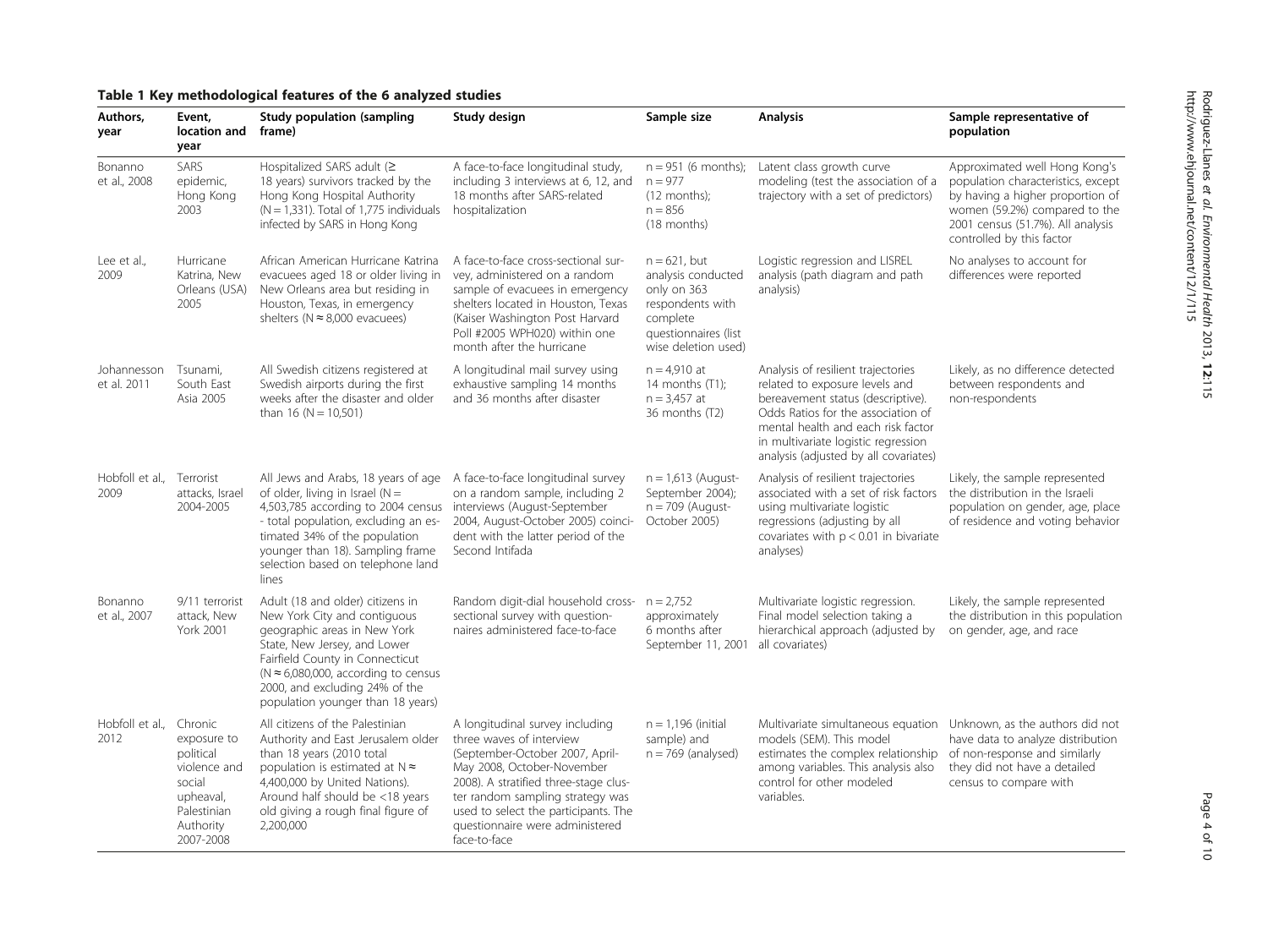|                         | Authors, year Event, location and year                                               | Indicators of resilience                               | Effect of the<br>indicator on<br>resilience | Resilient outcome (measurement)                                                                  |  |
|-------------------------|--------------------------------------------------------------------------------------|--------------------------------------------------------|---------------------------------------------|--------------------------------------------------------------------------------------------------|--|
| Bonanno et al.,<br>2008 | SARS epidemic, Hong Kong<br>(People's Republic of China)<br>2003                     | Physical functioning 6 months<br>after hospitalization | positive                                    | Psychological functioning (SF-12 - MCS) -<br>Resilience trajectory determined by latent          |  |
|                         |                                                                                      | Female gender                                          | negative                                    | class analysis                                                                                   |  |
|                         |                                                                                      | Social support                                         | positive                                    |                                                                                                  |  |
|                         |                                                                                      | Event-related worry                                    | negative                                    |                                                                                                  |  |
|                         | Lee et al., 2009 Hurricane Katrina, New Orleans Psychological distress<br>(USA) 2005 |                                                        | negative                                    | Perceived sense of recovery                                                                      |  |
|                         |                                                                                      | Income                                                 | positive                                    | (a dichotomous variable)                                                                         |  |
|                         |                                                                                      | Human loss                                             | negative                                    |                                                                                                  |  |
| Johannesson             | Tsunami, South East Asia 2005                                                        | Intensity of exposure                                  | negative                                    | Resilient trajectory (IES-R $\leq$ 41.6 in two                                                   |  |
| et al. 2011             |                                                                                      | Loss of relatives                                      | negative                                    | measurements)                                                                                    |  |
|                         |                                                                                      | Highly exposed                                         | negative                                    | Non-impaired mental health (GHQ-12,                                                              |  |
|                         |                                                                                      | Female gender                                          | negative                                    | with cut-off $\geq$ 3 indicating impaired<br>mental health)                                      |  |
|                         |                                                                                      | Loss of relatives                                      | negative                                    |                                                                                                  |  |
|                         |                                                                                      | Older age $>60$ years                                  | positive                                    |                                                                                                  |  |
|                         |                                                                                      | Married                                                | positive                                    |                                                                                                  |  |
|                         |                                                                                      | Childhood trauma                                       | negative                                    |                                                                                                  |  |
|                         |                                                                                      | More than 3 traumas in<br>adulthood                    | negative                                    |                                                                                                  |  |
|                         |                                                                                      | Recent trauma                                          | negative                                    |                                                                                                  |  |
|                         |                                                                                      | Previous psychiatric illness                           | negative                                    |                                                                                                  |  |
|                         |                                                                                      | Social support                                         | positive                                    |                                                                                                  |  |
| Hobfoll et al.,         | Terrorist attacks, Israel                                                            | Ethnic majority                                        | positive                                    | Recovery trajectory (here called resilience                                                      |  |
| 2009                    | 2004-2005                                                                            | Income                                                 | positive                                    | recovery) Initial symptoms related to<br>traumatic stress (17-item PTSD Symptom                  |  |
|                         |                                                                                      | Psychosocial resource loss                             | negative                                    | Scale) and depressive mood (5-item                                                               |  |
|                         |                                                                                      | Traumatic growth                                       | negative                                    | measure of depressive symptoms from the<br>Patient Health Questionnaire) followed<br>by recovery |  |
|                         |                                                                                      | Male gender                                            | positive                                    | Resilient trajectory (here called resistance)                                                    |  |
|                         |                                                                                      | High income                                            | positive                                    | is defined by absence of traumatic (17-item<br>PTSD Symptom Scale) or depression                 |  |
|                         |                                                                                      | Being secular                                          | positive                                    | symptoms (5-item measure of depressive                                                           |  |
|                         |                                                                                      | Higher education                                       | positive                                    | symptoms from the Patient Health<br>Questionnaire) at both points in time                        |  |
|                         |                                                                                      | Ethnic majority                                        | positive                                    |                                                                                                  |  |
|                         |                                                                                      | Psychosocial resource loss                             | negative                                    |                                                                                                  |  |
|                         |                                                                                      | Social support                                         | positive                                    |                                                                                                  |  |
|                         | Bonanno et al., 9/11 terrorist attack, New York<br>(USA) 2001                        | Female gender                                          | negative                                    | Having 1 or 0 PTSD symptoms (National                                                            |  |
| 2007                    |                                                                                      | Age $> 65$ year                                        | positive                                    | Women's Study PTSD module) at any<br>point in the first 6 months after event                     |  |
|                         |                                                                                      | Asian race/ethnicity                                   | positive                                    |                                                                                                  |  |
|                         |                                                                                      | College degree                                         | negative                                    |                                                                                                  |  |
|                         |                                                                                      | Depression                                             | negative                                    |                                                                                                  |  |
|                         |                                                                                      | Marihuana use                                          | negative                                    |                                                                                                  |  |
|                         |                                                                                      | Having an income decline                               | negative                                    |                                                                                                  |  |
|                         |                                                                                      | Having 1 or 2 chronic diseases                         | negative                                    |                                                                                                  |  |
|                         |                                                                                      | Having 3 or more chronic<br>diseases                   | negative                                    |                                                                                                  |  |

# <span id="page-4-0"></span>Table 2 Key empirical studies that identify indicators of psychological resilience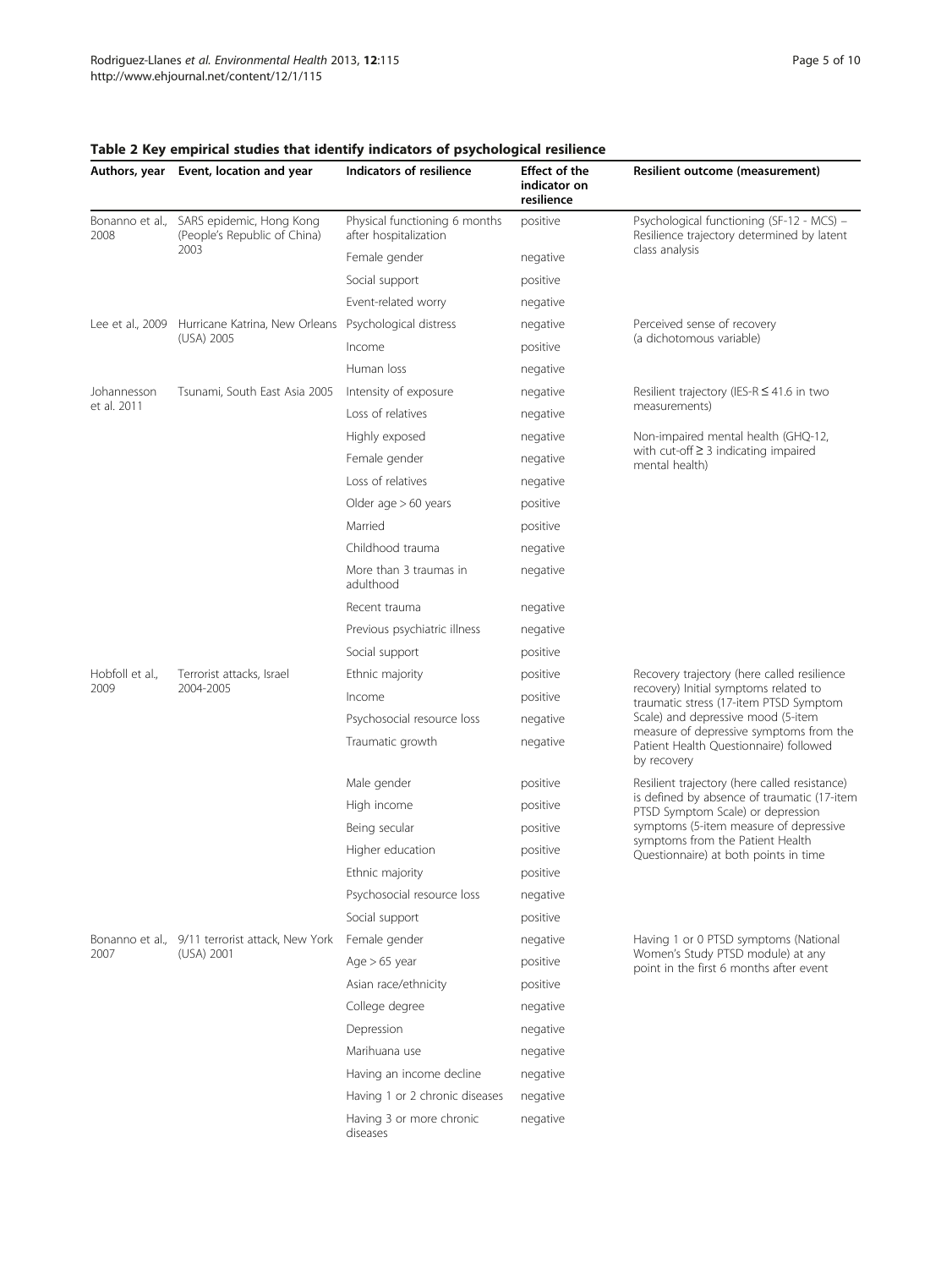#### Table 2 Key empirical studies that identify indicators of psychological resilience (Continued)

|                 |                                                                  | Having a medium-low level of<br>social support       | negative |                                                                                            |
|-----------------|------------------------------------------------------------------|------------------------------------------------------|----------|--------------------------------------------------------------------------------------------|
|                 |                                                                  | Being directly affected by event                     | negative |                                                                                            |
|                 |                                                                  | Having 1 additional recent life<br>stressor          | negative |                                                                                            |
|                 |                                                                  | Having 2 or more additional<br>recent life stressors | negative |                                                                                            |
|                 |                                                                  | Having 2 or 3 prior traumas                          | negative |                                                                                            |
|                 |                                                                  | Having 4 or more prior traumas                       | negative |                                                                                            |
|                 |                                                                  | Experiencing post-event trauma                       | negative |                                                                                            |
| Hobfoll et al., | Chronic exposure to political                                    | High social support                                  | positive | Engagement, defined as a persistent,                                                       |
| 2012            | violence and social upheaval,<br>Palestinian Authority 2007-2008 | Resource loss                                        | negative | pervasive and positive affective-motivational<br>state of fulfillment (8-item adapted from |
|                 |                                                                  | High traumatic exposure                              | positive | Schaufeli, Salanova, González-romá<br>and Bakker 2002)                                     |
|                 |                                                                  | Male gender                                          | positive |                                                                                            |
|                 |                                                                  | Being more educated                                  | positive |                                                                                            |
|                 |                                                                  | Younger                                              | positive |                                                                                            |
|                 |                                                                  | Religiosity                                          | positive |                                                                                            |

PTSD, post-traumatic stress disorder; IES-R, impact of event scale-revised; SF-12 – MCS, short form 12 (items) – mental component summary; GHQ-12, general health questionnaire 12 (items).

the evidence was performed based on the consistency of the effect of each indicator on psychological resilience across studies.

It is important to note that the six empirical studies analyzed here were heterogeneous for a number of characteristics, mainly the resilient outcomes, which precluded a meta-analysis on this sample of studies, but also on the disaster types and disaster severity. In detail, these are: a) Resilient outcomes differed in terms of the variables used to measure resilience (e.g., absence of PTSD, low depression, low stress reactions, high level of wellbeing); b) The set of variables (indicators) tested differed across empirical studies; c) Disasters were diverse and with different levels of severity and destruction, from very high, such as the terrorist attacks of September 11 in New York, to lower in the Severe Acute Respiratory Syndrome (SARS) epidemic in Hong Kong.

On the other side, all studies were technically well conducted, used state of the art statistical analysis and considered large cohorts. More in detail: a) All studies focused on adult populations, 18 or older age, except for the study on Swedish tsunami survivors, for which individuals older than 16 years old were also interviewed; b) The size of the study populations ranged from 1,331 (hospital-based study on SARS epidemics) to around 6 million in the case of New York citizens potentially affected by the 11/9 terrorists attacks. All studies worked on large cohorts, with results potentially generalizable to around 13 million adults exposed to diverse disaster settings and intensities of exposure. Excluding two studies which did not test the plausibility of these generalizations,

the results would still apply to 10 million individuals; c) Four studies were longitudinal and two were crosssectional but all focused on psychological resilience within a period of 3 years after the disaster; d) All studies used multivariate analysis to produce their final results. Each resilient indicator was derived from controlled analysis in which the confounding or moderating effect of other covariates was also considered.

# Results

### Indicators of psychological resilience

Fifty three indicators of psychological resilience were obtained from the six empirical studies that focus exclusively on disaster settings (Table [2\)](#page-4-0). The most consistent indicators of psychological resilience were social support and gender. Five studies in which the association was tested found high levels of social support to be a significant predictor of psychological resilience (Table [3](#page-6-0)). In the case of gender, this was supported by all except one study which pointed to the same direction of the effect but was not significant. Whereas high levels of social support from relatives and friends increased all studied resilient outcomes, women were found at higher risk of suffering a worse psychological resilient outcome after a disaster.

# Probable indicators of psychological resilience

Previous trauma was assessed as a predictor of psychological resilience in half of the studies [[20-22](#page-9-0)]. Two of these studies provided similar results, with trauma in the past negatively affecting future psychological resilience to disasters. Evidence supporting disaster-exposure level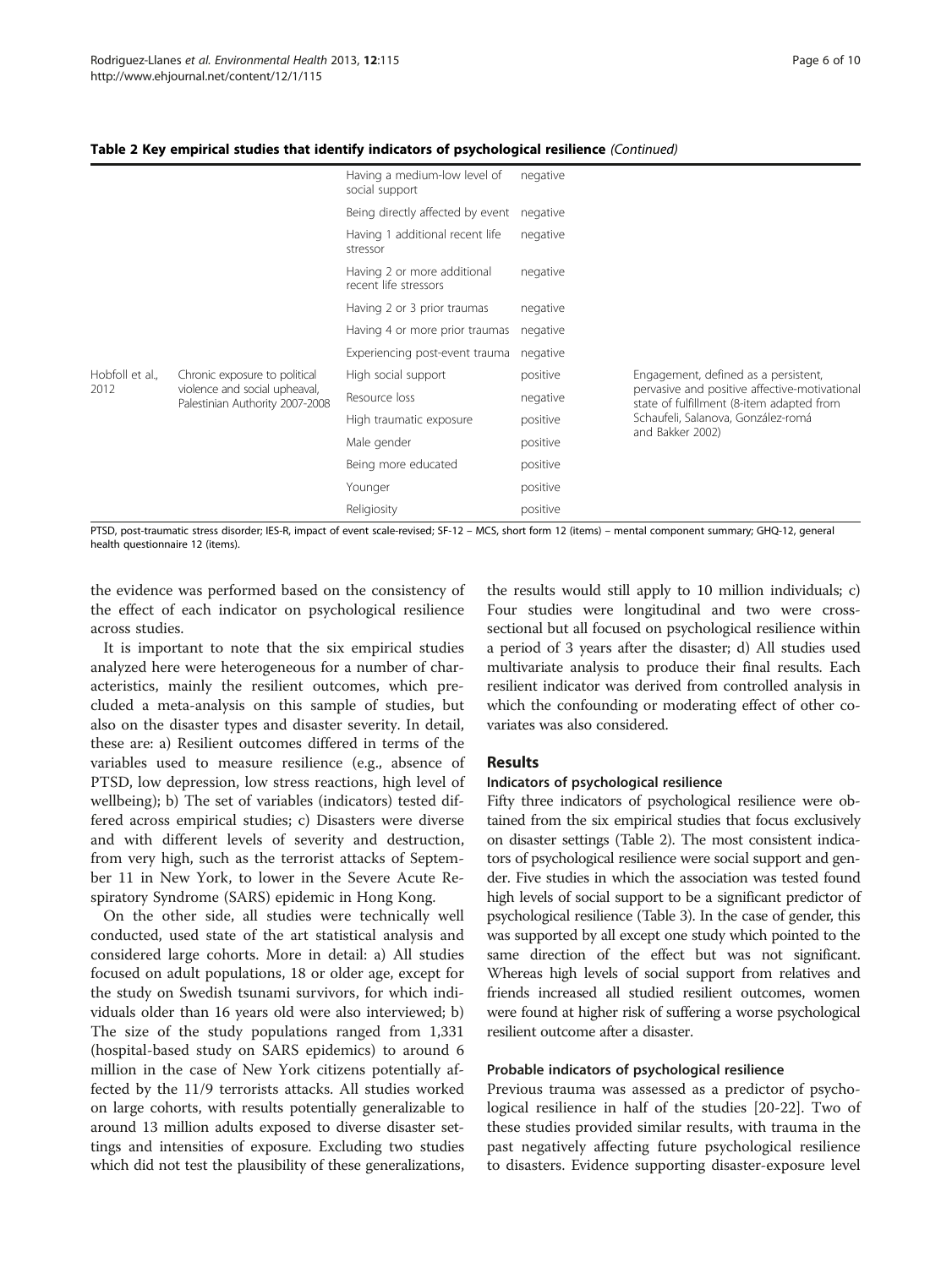| Indicator                                                      | No. studies with indicator tested | No. positive effect on PR | No. negative effect on PR |
|----------------------------------------------------------------|-----------------------------------|---------------------------|---------------------------|
| Social support (high)                                          |                                   | 5                         |                           |
| Female gender                                                  | 6                                 | $\Omega$                  |                           |
| Exposure level (low)                                           |                                   | 4                         |                           |
| Previous traumatic experiences                                 |                                   | $\Omega$                  | 2                         |
| Resource loss (economic or psychosocial)                       |                                   | 0                         |                           |
| Human loss (friends or relatives)                              |                                   | 0                         |                           |
| Physical and mental health (poor)                              |                                   | 0                         | 4                         |
| Potential indicators, but with limited or contentious evidence |                                   |                           |                           |
| Substance abuse (marijuana)                                    |                                   | $\Omega$                  |                           |
| Event-related worry                                            |                                   | 0                         |                           |
| Education (high)                                               |                                   |                           |                           |
| Income (high)                                                  |                                   | 2                         |                           |
| Marital status (married or partner)                            |                                   |                           |                           |
| Older age (>60-65)                                             | 6                                 |                           |                           |
| Being religious                                                |                                   |                           |                           |
| Ethnicity (minority)                                           |                                   |                           |                           |

<span id="page-6-0"></span>Table 3 Assessment of psychological resilience indicators to disasters based on evidence across studies

PR, psychological resilience; Positive and negative effects reported here were all statistically significant (p < 0.05).

as an indicator of resilience was rather solid too. Four of the five studies found low disaster-exposure levels to predict higher psychological resilience. The loss of relatives or friends was an important predictor of lower psychological resilience in the two studies that clearly tested this hypothesis [\[22,23](#page-9-0)]. In all three studies in which resource loss (psychological or economic) was evaluated did the results show a positive association with the outcomes. Whenever tested, comorbid physical and mental health was an important predictor of psychological resilience (Table [2](#page-4-0) and Table 3).

# Potential indicators of psychological resilience that shows contrasting results

In general, higher level of education was predictive of a resilient psychological outcome. In two of the five studies in which education level was tested the association proved positive. In two other studies no association was found and in the final study a negative association was noted (Table [2](#page-4-0) and Table 3). A higher income was connected to a resilient outcome in two studies. No clear effect was found in the other three studies. Marital status -having a partner or spouse- showed limited value as a predictor of a resilient psychological outcome. Despite five studies reported to include this variable, only one found a significant and positive effect on resilience [\[22](#page-9-0)]. The effect of age on psychological resilience remained unclear. Although all studies tested the effect of age, only in four studies was this association statistically

significant, and the effect was contentious with two studies showing a positive effect of older age on resilience, and another showing a negative effect of older age on resilience.

Hobfoll and collaborators considered religiosity as one important variable in two studies conducted in Israel and the Palestinian Authority respectively (Table [1](#page-3-0), Table [2\)](#page-4-0). They found contrasting results with religiosity playing a positive role among Palestinians but having a negative effect on psychological resilience among Israelis [[24,25\]](#page-9-0).

Ethnicity played a different role in different settings and its use as an indicator is neither clear nor straightforward. In Bonanno's study [\[20\]](#page-9-0), being Asian played a positive role on resilience, while other minorities (other than African American and Hispanic) were at higher risk of a worse psychological outcome. In Hobfoll's study, being Jewish was associated with higher likelihood of resilience [[25](#page-9-0)].

# Potential indicators of psychological resilience shown by only one study

The association of substance use and resilience was tested in one study. Marijuana use was connected with a decrease in psychological resilience [[20\]](#page-9-0) (Table [2](#page-4-0)). In the same study, alcohol consumption and cigarette use were also tested, but no effect on psychological resilience was found. Presence of event-related worry (fear) in the case of the SARS epidemic was also found to decrease psychological resilience [\[21\]](#page-9-0).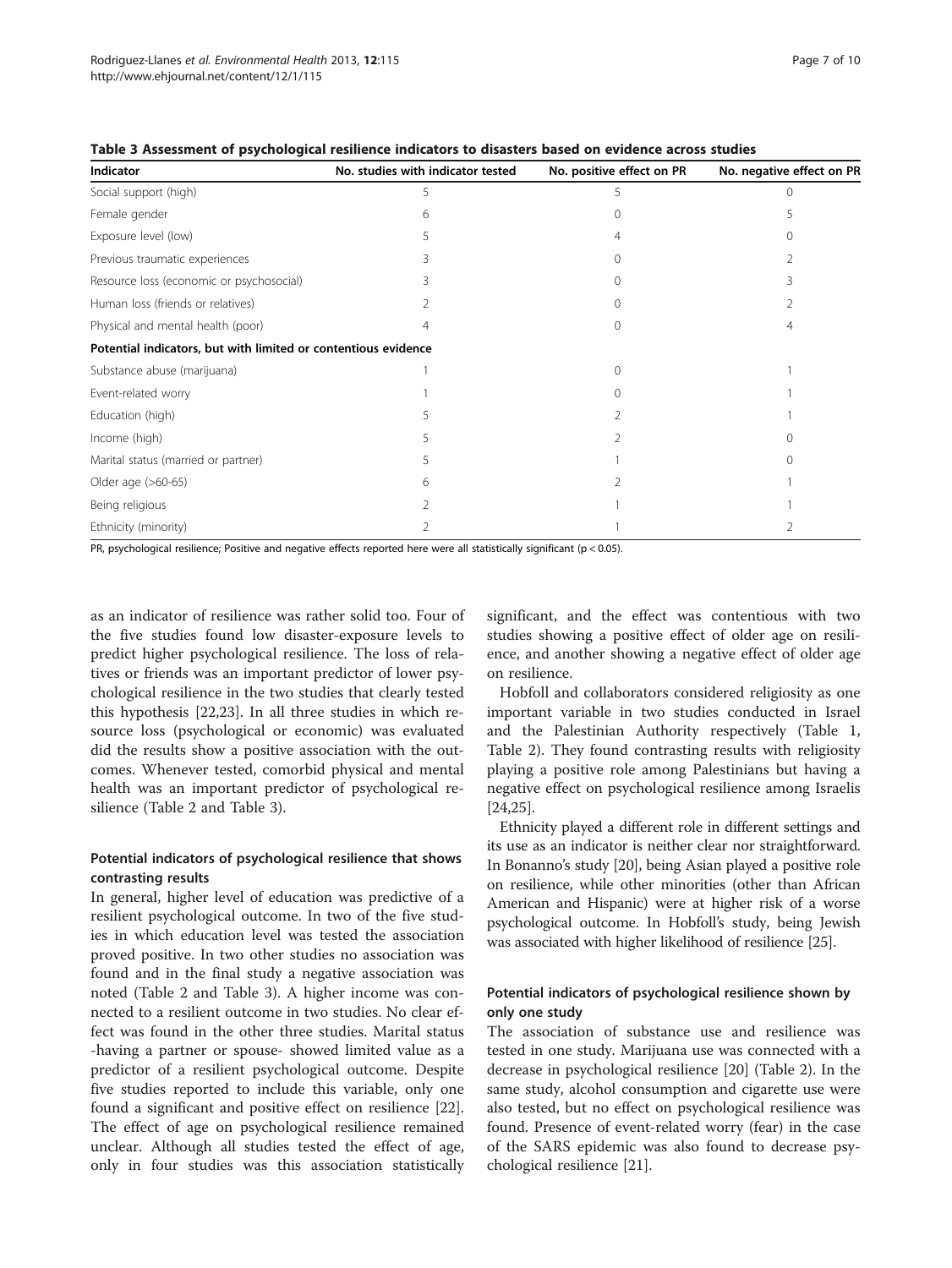# Discussion

In this study we identified some of the barriers that need to be considered and solved in the early production of indicators of psychological resilience to disasters. Probably, many of these constraints apply to other areas of resilience. We conducted a review searching the entire WoK to firstly identify evidence-based consistent indicators of psychological resilience to disasters, and secondly to provide a clear methodological approach that might serve as a basis for selection of indicators in future work.

Despite the fact that the evidence on indicators of psychological resilience presents important heterogeneity, a systematic methodology to identify, select, and assess this evidence seems an attainable objective that is confirmed by this work, at least in the case of psychological resilience. The use of this methodology helped us to identify the most robust indicators - social support, female gender, and further probable indicators, i.e. previous trauma, degree of disaster-exposure, human losses, resource loss, and physical and mental health, as the most important ones revealed by our analysis. While many studies reviewed the factors predicting psychological resilience in face of adversities and disasters [[13,14,26-31\]](#page-9-0), none of these assessed systematically the literature to provide a list of evidence-based indicators consistent across large civilian populations, different disaster settings and cultural contexts.

Although an emerging gender effect was noticed in some of the articles analyzed by this review, little has been proposed as a potential explanation [\[20,21,24](#page-9-0)]. Other authors researching on PTSD had previously suggested different levels of symptom reporting (women reporting more often, men being more reserved) as a plausible reason to explain these differences [[32\]](#page-9-0). As similar methods are used in both areas of research, this might be a plausible explanation for these results. Unfortunately, this work cannot offer further explanations to this question but it is additional evidence supporting the need for focused studies to better comprehend the gender dimension in disasters.

Strikingly, social support, gender, previous trauma, and severity of exposure, were also found as important risk factors for PTSD in trauma-exposed adults [\[32\]](#page-9-0). In a more recent review, centered in PTSD after disasters, some of the most consistent correlates of PTSD, as interpreted by the authors, were female gender, prior traumas, lack of social support, degree of exposure to disasters, as well as comorbid psychiatric conditions [\[33](#page-9-0)]. The prominent commonalities observed between PTSD and psychological resilience in disaster context offers a great opportunity for policy makers to act upon those indicators, with a potential to improve both conditions simultaneously.

There are a number of limitations that need consideration. First of all, the results of this work need to be regarded with care, as we did not systematically analyze all sources of scientific evidence that might provide indication of what predicts psychological resilience to disasters. Once a methodology is discussed and accepted, it should be much easier to upscale the process. Our objective here was not to systematically review all the literature but rather to propose a methodology tested in a sample. Second, the studies only consider observable variables (indicators) that were considered by the researchers conducting each study. In addition, variables might differ in the way they were studied or coded for analysis. We reported the number of studies in which similar predictors were used as a way as to estimate their presence across the studies and also to estimate the proportion of significant – positive or negative – effects of each variable on psychological resilience. Third, the heterogeneity found in resilient outcomes and study designs precluded meta-analysis. As an alternative, we used a different approach considering as plausible indicators only those in which a majority of studies pointed to the same direction of the effect. Fourth, our approach did not capture a number of indicators focused on personality traits (e.g. positiveness, hardiness) that enhance resilience and that were noted in some of the analyzed reviews [\[26](#page-9-0)]. These will be likely captured by future systematic reviews.

Regarding the methods, a number of barriers that deserve further discussion were observed during this work and are commented in the following section. The scientific literature is populated with studies about psychological resilience after normal life-course traumatic experiences [\[34\]](#page-9-0). Disasters, in our opinion, might be seen as distinct events in the sense that they often produce many losses among the exposed and many people are simultaneously affected. In the worst situations, survivors might have lost relatives, friends, and dwellings. They themselves might have been injured during the event or have suffered a life-threating experience, might be at higher risk of contracting a number of diseases, be more disabled than before the disaster, and their economic capacity might shrink with rising unemployment rates and the rise of prices that often occur after some disasters. We thus think that disasters are special events that challenge human and community capacities. As such, in this study, we made a first distinction between studies focusing on disasters and non-disaster events.

We were initially interested in a comparison of indicators arising from both studies on disasters and further stressors. If the relevant underlying mechanisms that increase psychological resilience are similarly identified in disasters and non-disasters settings, this evidence might be used as additional criteria to select indicators.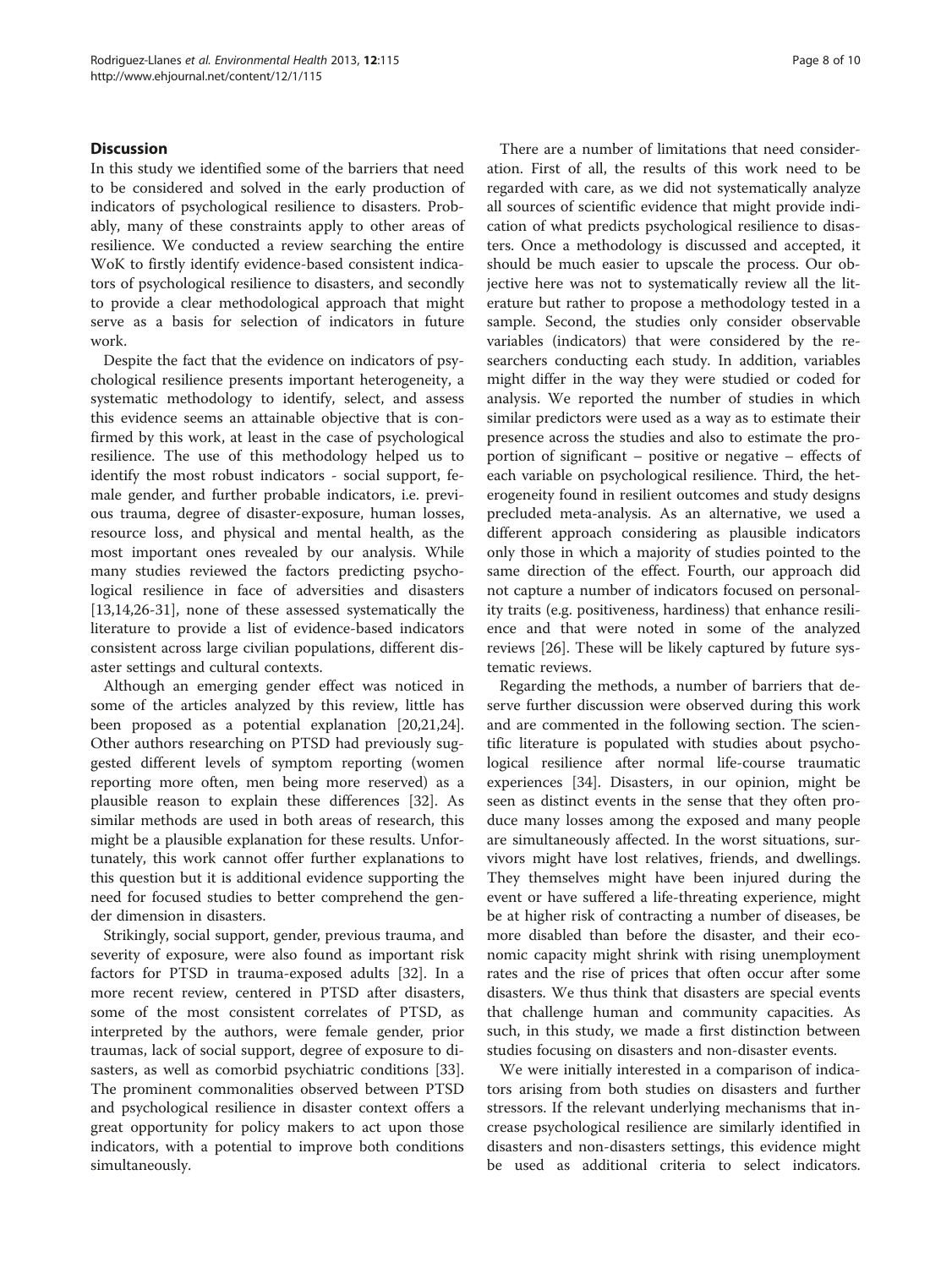<span id="page-8-0"></span>However, of the articles examined, only three were relevant but presented some limitations that excluded further comparison. Two of them assessed resilience based on the 10 and 17-item Connor-Davidson Resilience Scale respectively [[35](#page-9-0),[36](#page-9-0)], which is rather a measure of future individual's resilience than an outcome. One of these studies focused also on intensive care unit nurses, who cannot be assumed to be representative of the general population [[36\]](#page-9-0), the focus of our study. A further report investigated predictors of resilience in trauma injury patients treated in a single facility [[37\]](#page-9-0). Nevertheless, the increasing body of evidence on the factors promoting psychological resilience to stressful life-course events should be seen as an opportunity to further design reviews allowing comparison with indicators of psychological resilience in a disaster setting. As in the case of PTSD, a list of those population conditions promoting benefits on multiple health outcomes (i.e. lowering PTSD, increasing resilience to stress and in disasterexposed populations) could indeed improve effective policy.

This work, as previous research did [\[13](#page-9-0)], also showed that studies on resilience indicators tend to be highly heterogeneous. One option to reduce at least part of this heterogeneity would consist in producing additional exclusion criteria, for example excluding studies that focus on specific population groups, not representative of civilian populations. In this review the analyzed studies represented the general civilian populations older than 18 years and affected by tsunamis, hurricanes, epidemic, conflict and terrorism in Sweden, USA (New York and New Orleans), People's Republic of China (Hong Kong), Israel and the Palestinian Authority. The exception was the study on the Hurricane Katrina, in which only African Americans were represented [[23\]](#page-9-0).

For the future development of resilience indicators to disasters, the scientific community might benefit from the use of systematic reviews. Such reviews attempt to answer a specific question and should include: 1) clear inclusion/exclusion criteria to select the available evidence, 2) an explicit search strategy, 3) systematic coding and analysis of included studies, 4) meta-analysis (if possible). We undertook this approach within this work [[18\]](#page-9-0). We think this methodology might be especially useful for the development of indicators, given the apparent high heterogeneity of studies on resilience.

Future studies should expand the number of search engines used, including also the grey literature, to provide a full systematic assessment. Once this objective is accomplished, further issues such as indicator classification, temporal linkages within the disaster cycle, or more technical challenges such as data availability, indicator weighting or scale issues will follow [[1,16,38\]](#page-9-0). The benefits of the above approach may be significant. As

resources are never unlimited, evidence-based indicators should be preferable by policy makers to establish a list of priorities for data collection or targeted groups for intervention before and after disasters (e.g., women after this study). Measuring indicators that are evidencebased should be a much more valid approach than following a strategy simply based on data availability, as the likelihood of measuring some relevant components of resilience might increase in the first case compared to a random set of available measures in the second case.

# Conclusions

An evidence-based approach might be helpful to elucidate and prioritize robust indicators of psychological resilience to disasters. Similar methods might be used in other areas of resilience.

Lack of social support, female gender, followed by high exposure level, prior traumas, resource loss, human loss and poor physical or mental health seem to be likely indicators of psychological resilience to disasters. Policies improving these conditions or targeting the most vulnerable groups might be effective in increasing the psychological resilience to disasters.

# Additional files

[Additional file 1: Table S1.](http://www.biomedcentral.com/content/supplementary/1476-069X-12-115-S1.doc) Potentially relevant key words pre-tested in this study.

[Additional file 2: Table S2.](http://www.biomedcentral.com/content/supplementary/1476-069X-12-115-S2.doc) Main reasons for exclusion of published documents during title and abstract screening, and full text review.

[Additional file 3: Table S3.](http://www.biomedcentral.com/content/supplementary/1476-069X-12-115-S3.doc) Review studies that identify potential indicators of psychological resilience to disasters.

[Additional file 4: Table S4.](http://www.biomedcentral.com/content/supplementary/1476-069X-12-115-S4.doc) Review studies that identify potential indicators of psychological resilience to potential traumatic events (PTEs).

#### Abbreviations

PTSD: Posttraumatic stress disorder; WoK: Web of Knowledge; PTE: Potentially traumatic events; SARS: Severe acute respiratory syndrome.

#### Competing interests

The authors declare that they have no competing interests.

#### Authors' contributions

JMR conceived the study, designed the experiments, supervised and contributed to data collection, analyzed and interpreted the data, and wrote the paper. FV collected the data, contributed to study design and data analysis, participated in drafting the methods section of the manuscript, and critically reviewed the paper. DG contributed to study design, helped in drafting the discussion, and critically reviewed the paper. All authors read and approved the final version of this manuscript.

#### Acknowledgements

This study has been carried out in the framework of the EU-FP7 project emBRACE: Building Resilience Amongst Communities in Europe (Grant Agreement 283201; [http://embrace-eu.org/\)](http://embrace-eu.org/). We thank Hugh Deeming for early discussion on this work, providing key references on the topic, reviewing and editing a previous report in which this article is based. We thank Nuray Karanci and Gozde Ikizer for early advice, providing required references and comments. We are grateful to Thomas Abeling, Joern Birkmann, Richard Taylor, John Forrester, and Stefan Schneiderbauer for